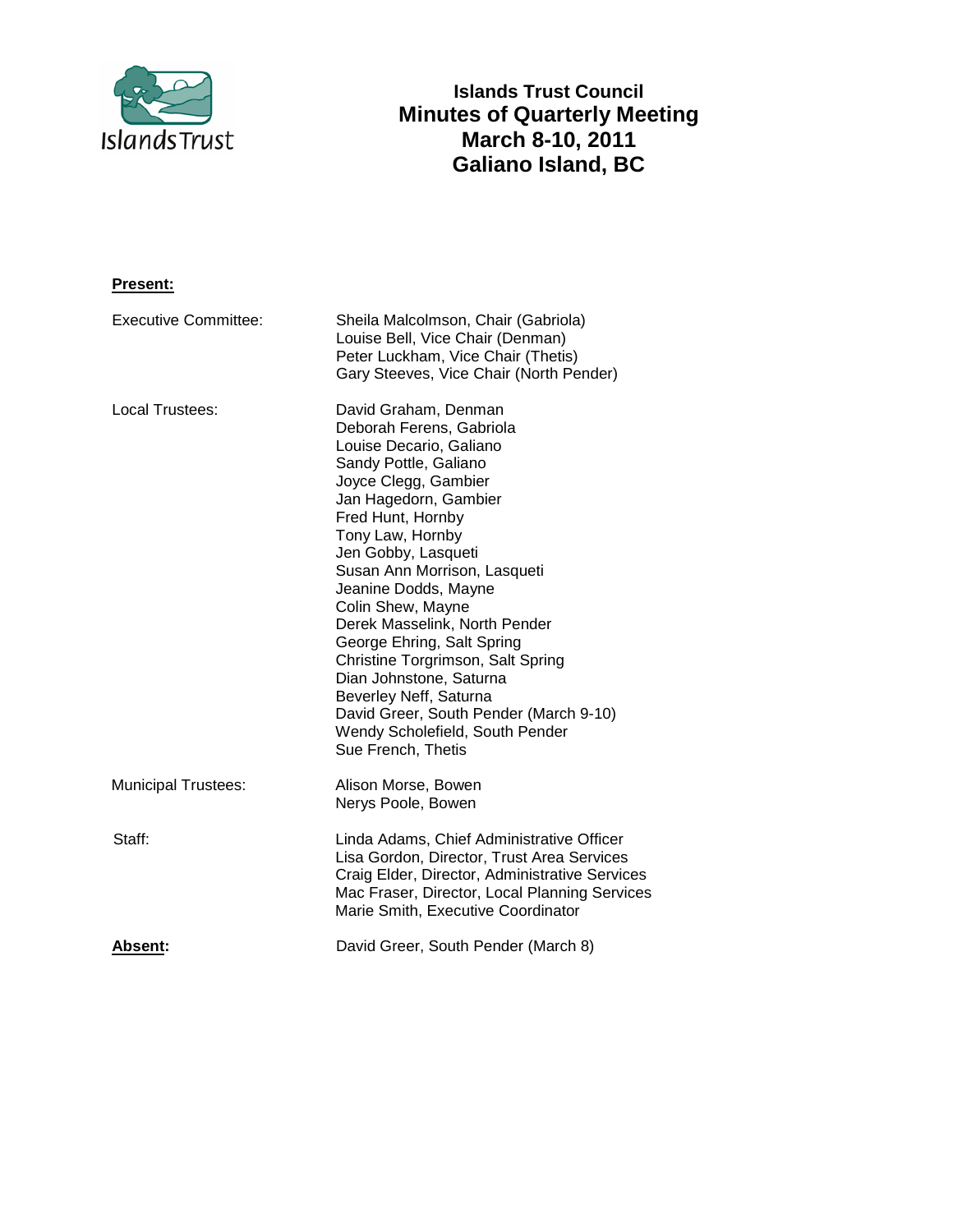# **TUESDAY, MARCH 8, 2011**

### **Call to Order/Notice of New Items**

The meeting was called to order at 1:00 p.m. Chair Sheila Malcolmson welcomed everyone and acknowledged that the meeting was being held in traditional territory of the Coast Salish First Nations.

Twenty-five members of the Islands Trust Council were present. Trustees Absent: David Greer, South Pender.

Chair Sheila Malcolmson welcomed newly elected Saturna Local Trustee Dian Johnstone to the Council table.

### **Galiano Club Food Program**

Members of the Galiano Club Food Program provided a presentation and overview of the activities of the Galiano Club Food Program and the importance of encouraging local farming to sustain local food production.

### **Information and Decision Items**

Additions to the Agenda:

- 6. Correspondence 6.1 Gulf Islands Alliance re: Carbon Trading
- 7. New Business 7.1 Garth Hendren, CRD Director re: Mail In Ballots

By General Consent, the agenda was approved as amended.

### **1. General**

# **1. Trust Council Follow-Up Action List**

The Trust Council Follow-up Action List as of February 2011 was provided for information.

### **2. Previous Minutes of Islands Trust Council**

By General Consent, the Minutes of the December 2010 Trust Council meeting were approved as amended.

# **3. Resolutions Without Meeting**

RWM 01-11 was provided for information.

### **2. Trust Area Services**

### **1. Director of Trust Area Services Report**

Provided for information.

# **2. Trust Programs Committee Report**

By General Consent, the Trust Programs Committee Report was endorsed as presented. The top work program priorities as of February 2011 were: 1) Advocacy Program; 2) Policy Statement; and 3) Community Stewardship Awards.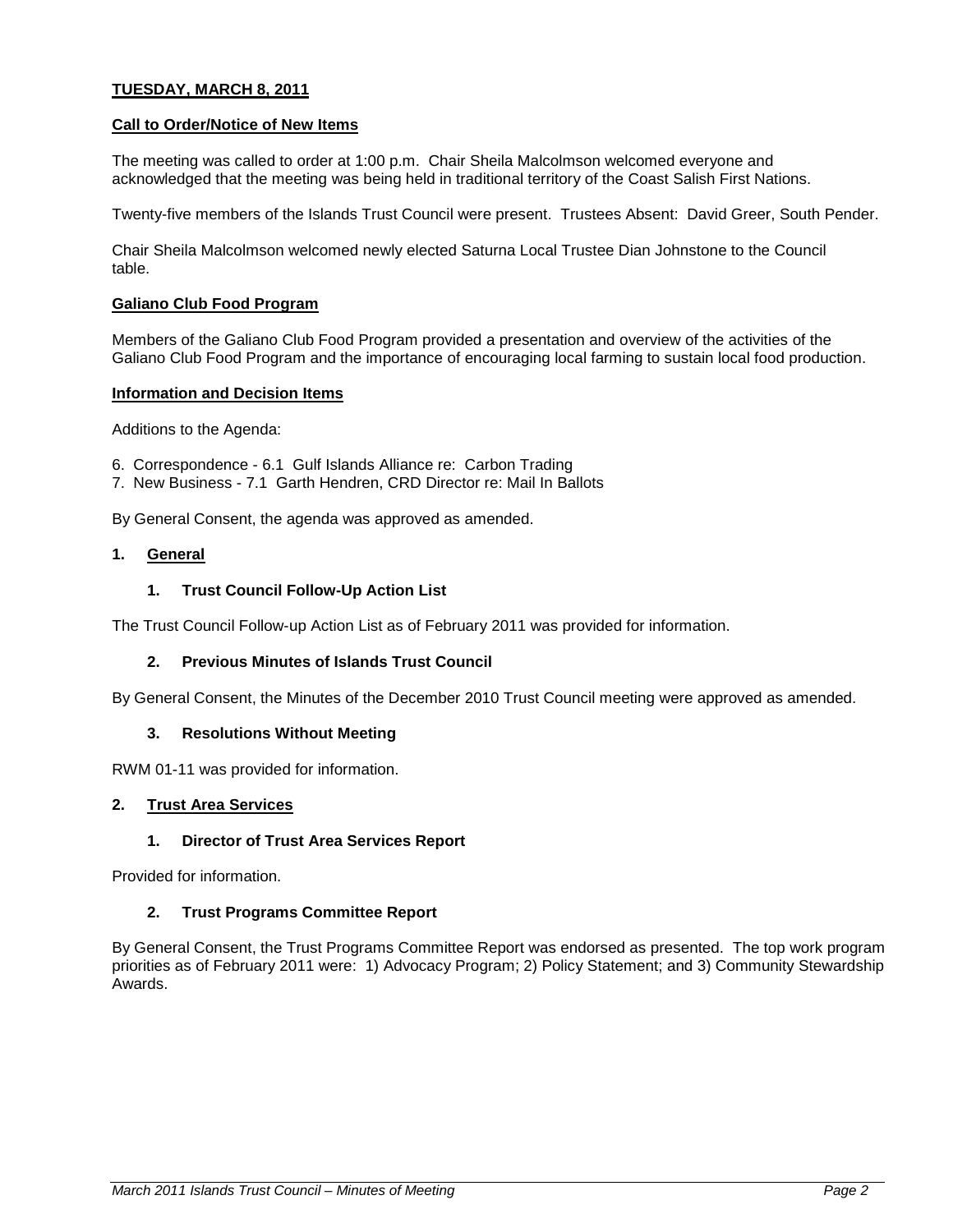# **3. Policy Statement Review: Gas Tax Funding**

### Resolution TC 100/11

It was Moved by Trustee Nerys Poole and Seconded:

*That the Islands Trust Council endorse the Policy Statement Review Options: re: Gas Tax Funding document in principle and request the Executive Committee to oversee the development of a detailed funding application to the Gas Tax Fund administered by the Union of British Columbia Municipalities (UBCM).*

The Gas Tax Fund provides the opportunity to undertake a full scale review of the Islands Trust Policy Statement with external funding. Pursuing this grant opportunity during the current term of Trust Council will provide the next Council with the option to conduct the externally funded review as part of its Strategic Plan. The Review will involve public consultation in all 12 Local Trust Areas and Bowen Island Municipality.

# Resolution TC 101/11

It was Moved by Trustee Christine Torgrimson and Seconded:

To Amend the Motion as follows:

*That the Islands Trust Council endorse the Policy Statement Review Options: re: Gas Tax Funding document in principle and request the Executive Committee to oversee the development of a moderate funding application to the Gas Tax Fund administered by the Union of British Columbia Municipalities (UBCM).*

Staff indicated that there is a greater chance of success applying for a higher level grant. Full funding would include social media costing which would result in a higher level of public knowledge about the Trust.

On the Amendment **IN FAVOUR - 2** (Torgrimson, Salt Spring; Gobby, Lasqueti) OPPOSED - 23 MOTION FAILS

On the Original Motion **IN FAVOUR** - 22 OPPOSED – 3 (Clegg-Gambier; Neff-Saturna; Scholefield-South Pender) CARRIED

### **4. Advocacy Roles at the Islands Trust**

A Briefing to help trustees and Islands Trust staff understand their roles within the advocacy program, was provided for information. Feedback received from trustees will assist staff in drafting Trust Council's advocacy policy.

### **5. Marine Advocacy Strategy**

A Briefing describing the marine advocacy strategies being followed and the status of related projects was provided for information. The strategy is intended to guide staff and trustees on further actions during this term of office.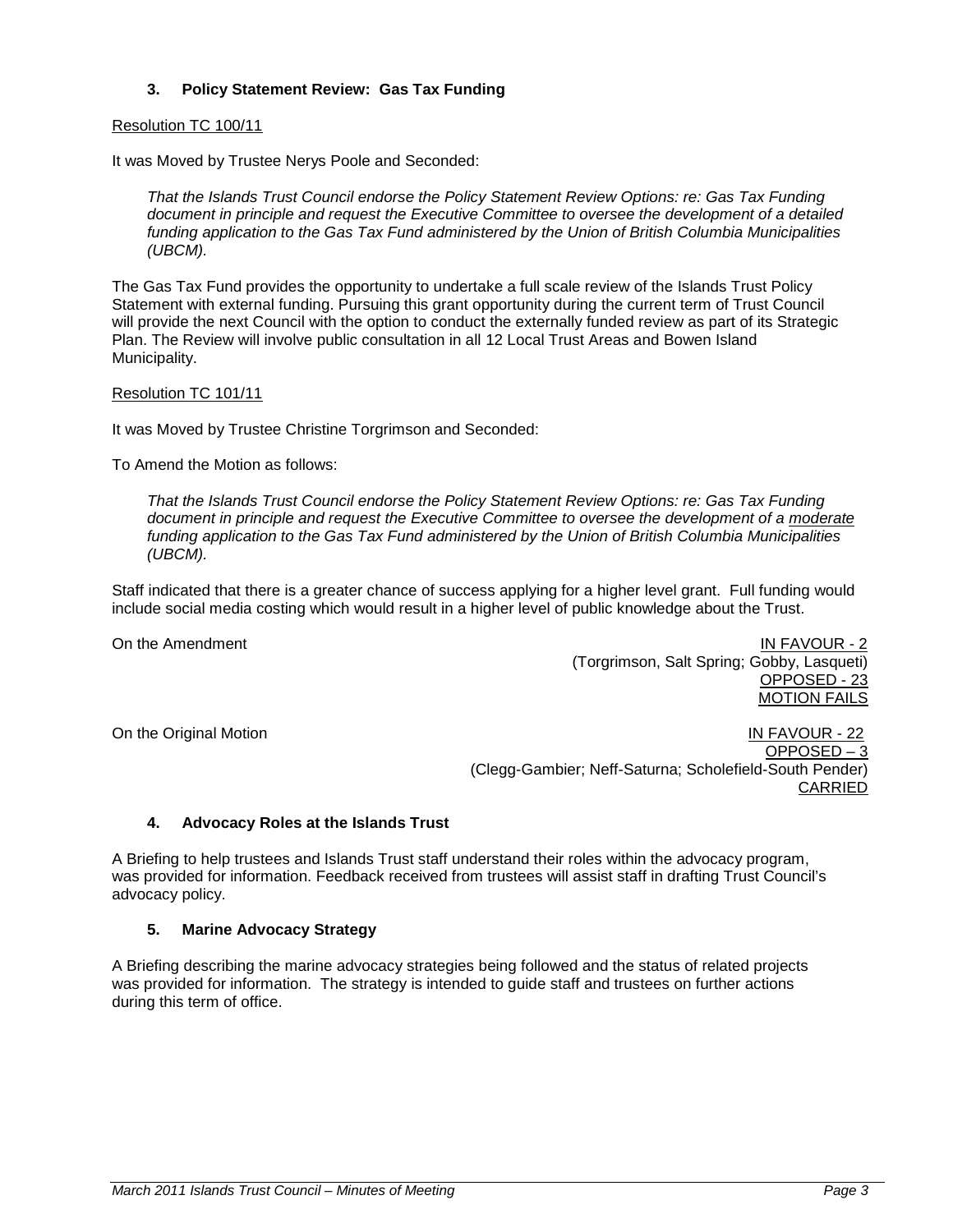# **6. 2009-2010 Annual Report**

# Resolution TC 102/11

It was Moved by Trustee Tony Law and Seconded:

*That the Islands Trust Council approve the 2009-2010 Annual Report for submission to the Minister of Community, Sport and Cultural Development, subject to changes recommended at Trust Council.*

CARRIED UNANIMOUSLY

# **2011-2012 Budget Session**

Director of Administrative Services Craig Elder provided an overview of the Financial Planning Committee's draft recommendations for the 2011/12 budget, including discretionary and non-discretionary revenue and expenses, a review of the proposed OCP/LUB budget, a preliminary proposal for a general property tax increase, and the impact of the proposed budget on the General Revenue Fund surplus. A question and answer period followed.

# **Decision and Information Items** (continued)

# **7. Legislative Monitoring**

The Legislative Monitoring Chart, listing all provincial and federal legislative changes and court rulings relevant to the Islands Trust including new and amendment acts and regulations, was provided for information.

# **8. Trust Fund Board Report**

The Trust Fund Board quarterly report, highlighting the accomplishments as of February 2011 in the areas of Strategic Planning/Administration, Covenant and Property Acquisition, Property and Covenant Management, Communications and Fundraising, was provided for information.

# **9. Trust Fund Board Name Change**

# Resolution TC 103/11

It was Moved by Trustee Christine Torgrimson and Seconded:

*That the Islands Trust Council endorse the Trust Fund Board's request to the provincial legislature to amend the Islands Trust Act to change the organization name of the Islands Trust Fund to the Islands Trust Conservancy.*

After significant research and evaluation, the Trust Fund Board has concluded that its funding efforts would be more successful if the name of the Islands Trust Fund was changed to better reflect its purpose and operations.

CARRIED UNANIMOUSLY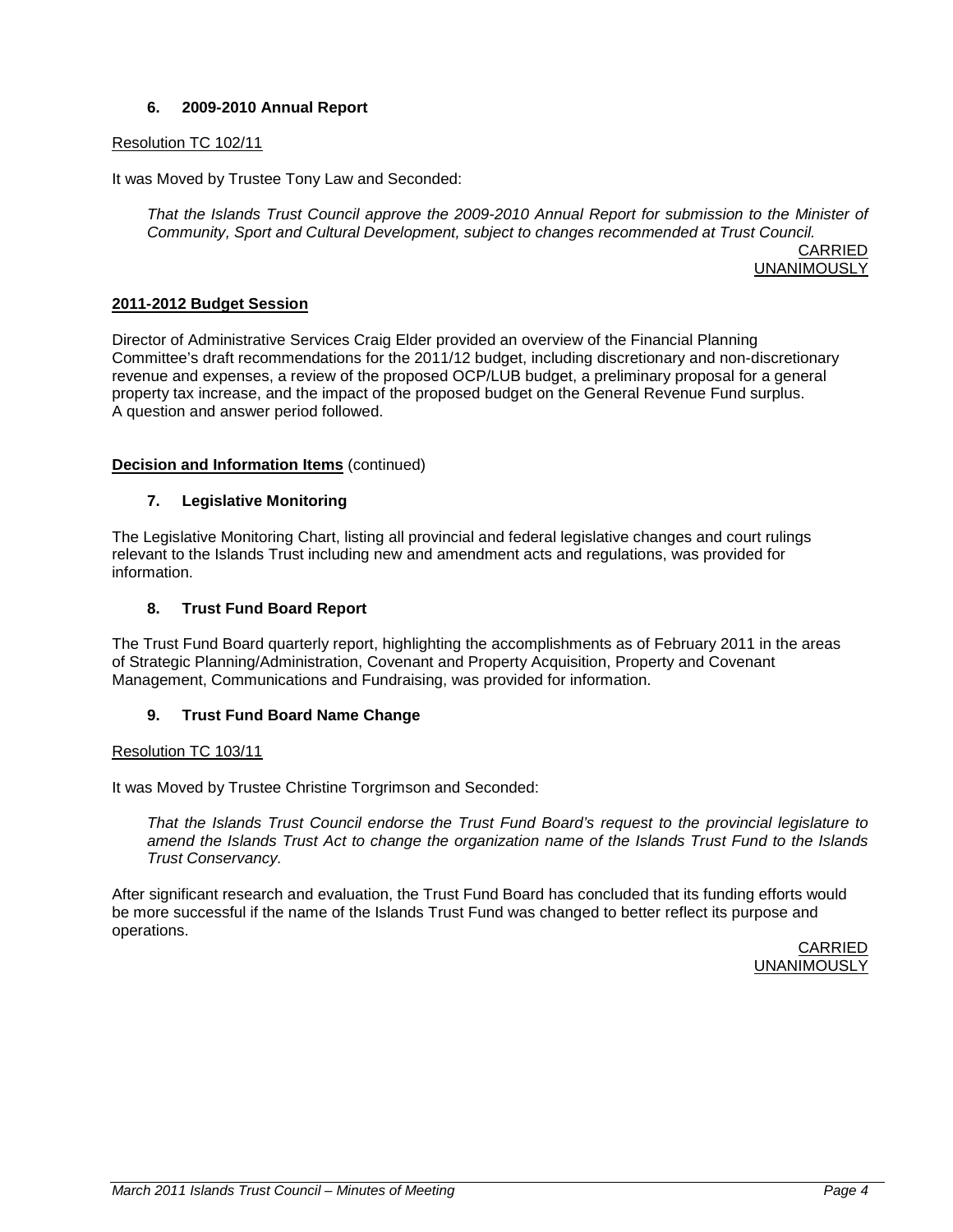# **10. Natural Area Protection Tax Exemption Program (NAPTEP) – North Pender**

Trustee Derek Masselink left the meeting at 4:35 p.m., declaring a conflict of interest under section 100 of the Community Charter.

# Resolution TC 104/11

It was Moved by Trustee Christine Torgrimson and Seconded:

*That the Islands Trust Council request the Secretary to issue a Natural Area Exemption Certificate for the remainder of the land described as "Lot 16, Section 23, Pender Island, Cowichan District, Plan 22162" PID 003-329-887, subject to registration of a conservation covenant and completion of a baseline inventory report consistent with the standards developed for the NAPTEP program.*

This is the  $8<sup>th</sup>$  NAPTEP application from the North Pender Island Local Trust Area and the 20<sup>th</sup> overall since the Program's inception. This is the first application for 2011.

CARRIED **UNANIMOUSLY** 

Trustee Derek Masselink returned to the meeting at 4:41 p.m.

# **3. Local Planning**

Local Planning Committee Chair George Ehring acknowledged the contribution of departing Director of Local Planning Services Mac Fraser during his four year tenure with the Islands Trust. On behalf of Trust Council, Chair Sheila Malcolmson also expressed appreciation for his contribution.

# **1. Local Planning Committee Report**

By General Consent, the Local Planning Committee report was endorsed as presented. The top work program priorities as of February 2011 were: 1) Community Housing; 2) Riparian Area Regulation Implementation; and 3) Protocol with the Ministry of Transportation and Infrastructure.

# **2. Director of Local Planning Services Quarterly Report**

Provided for information.

# **3. OCP/LUB Status Report**

A status report regarding the scheduled review of Official Community Plans (OCPs) and Land Use Bylaws (LUBs) by Local Trust Committees, was provided for information.

### **4. Bylaw Enforcement Investigations Report**

A Briefing outlining the current status of bylaw enforcement investigations in the Trust Area was provided for information.

The meeting recessed at 5:40 p.m.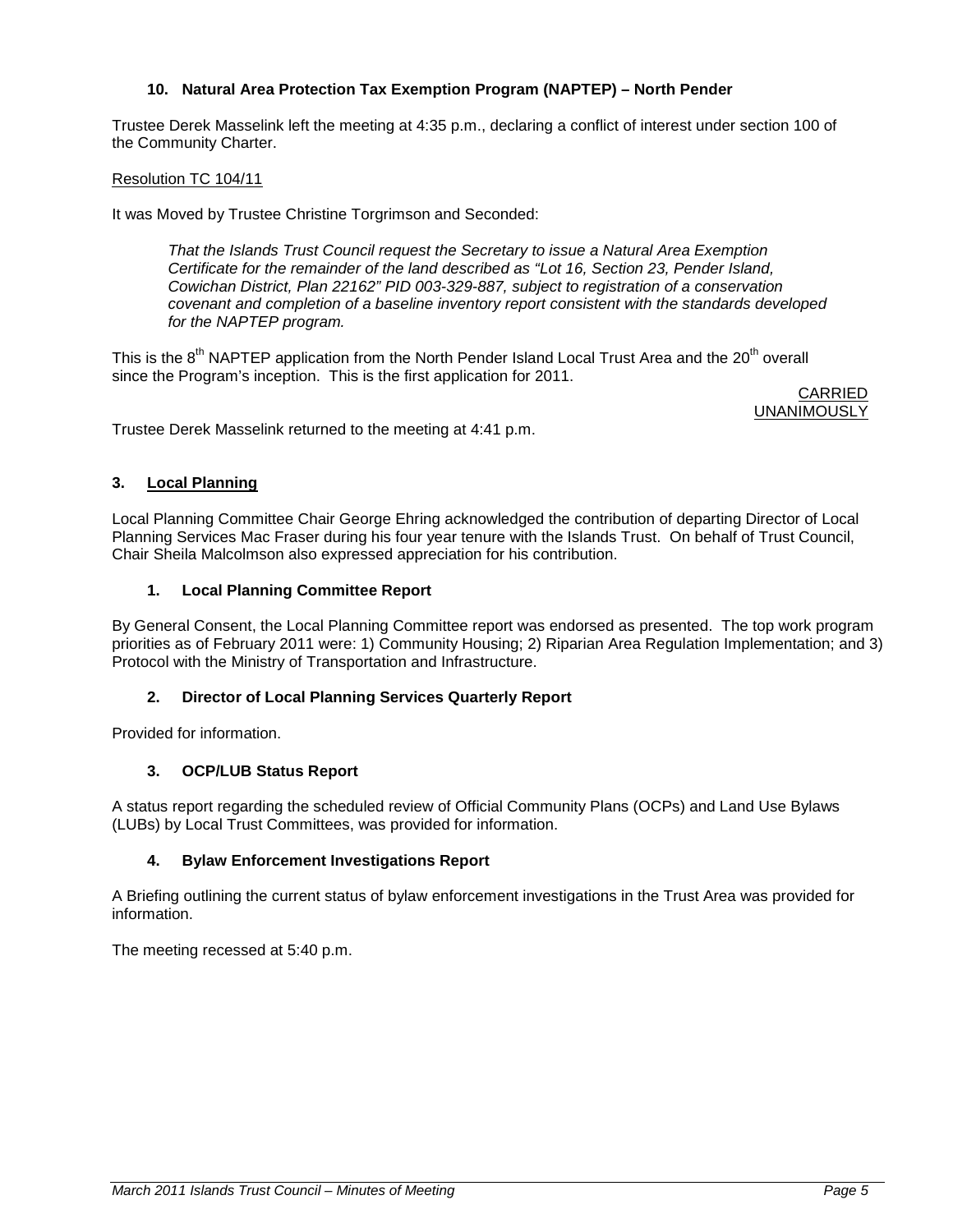# **WEDNESDAY, MARCH 9, 2011**

The meeting reconvened at 8:35 a.m.

All 26 members of the Islands Trust Council were present.

# **Closed Session**

### Resolution TC 105/11

It was Moved by Peter Luckham and Seconded:

*That the Islands Trust Council meeting be closed to the public subject to Sections 90(1)(c) and (g) of the Community Charter in order to consider matters related to labour relations and other employee relations, and litigation affecting the Islands Trust and that CAO Linda Adams be invited to attend the entire meeting, and that Islands Trust staff be invited to attend Parts 2 and 3 of the meeting.*

> CARRIED **UNANIMOUSLY**

The meeting closed to the public at 8:35 a.m. The meeting reopened to the public at 9:10 a.m.

# **Decisions and Information Items** (continued)

### **8. Summary/Updates**

# **1. Trustee Updates**

# **a. BC Ferries**

Trustee Tony Law provided a verbal update on recent activities of the Ferry Advisory Committees.

### **b. Gulf Islands National Park**

Trustee Wendy Scholefield, Trust Council's representative on the Gulf Islands National Park Reserve Park Advisory Board, provided a verbal update on recent activities.

### **c. First Nations**

Chair Malcolmson reported on her attendance at the March 1, 2011 First Nations Community to Community Forum in North Vancouver.

# **d. National Park Reserve on Bowen Island**

Trustee Nerys Poole, Chair of the Bowen Island National Park Council Committee provided a verbal update on the National Park Feasibility Assessment on Bowen Island.

### **Delegations and Town Hall Session**

### **1. David Maude, Mayne Island**

David Maude provided a presentation to trustees regarding his concerns about control of the deer population on the islands.

# **2. TAG (Transparency and Accountability in Governance)**

Julia Lucich, on behalf of the Transparency and Accountability in Governance Team, addressed trustees regarding a number of issues, including accessibility of agenda packages on the website, timing of meetings, and climate change.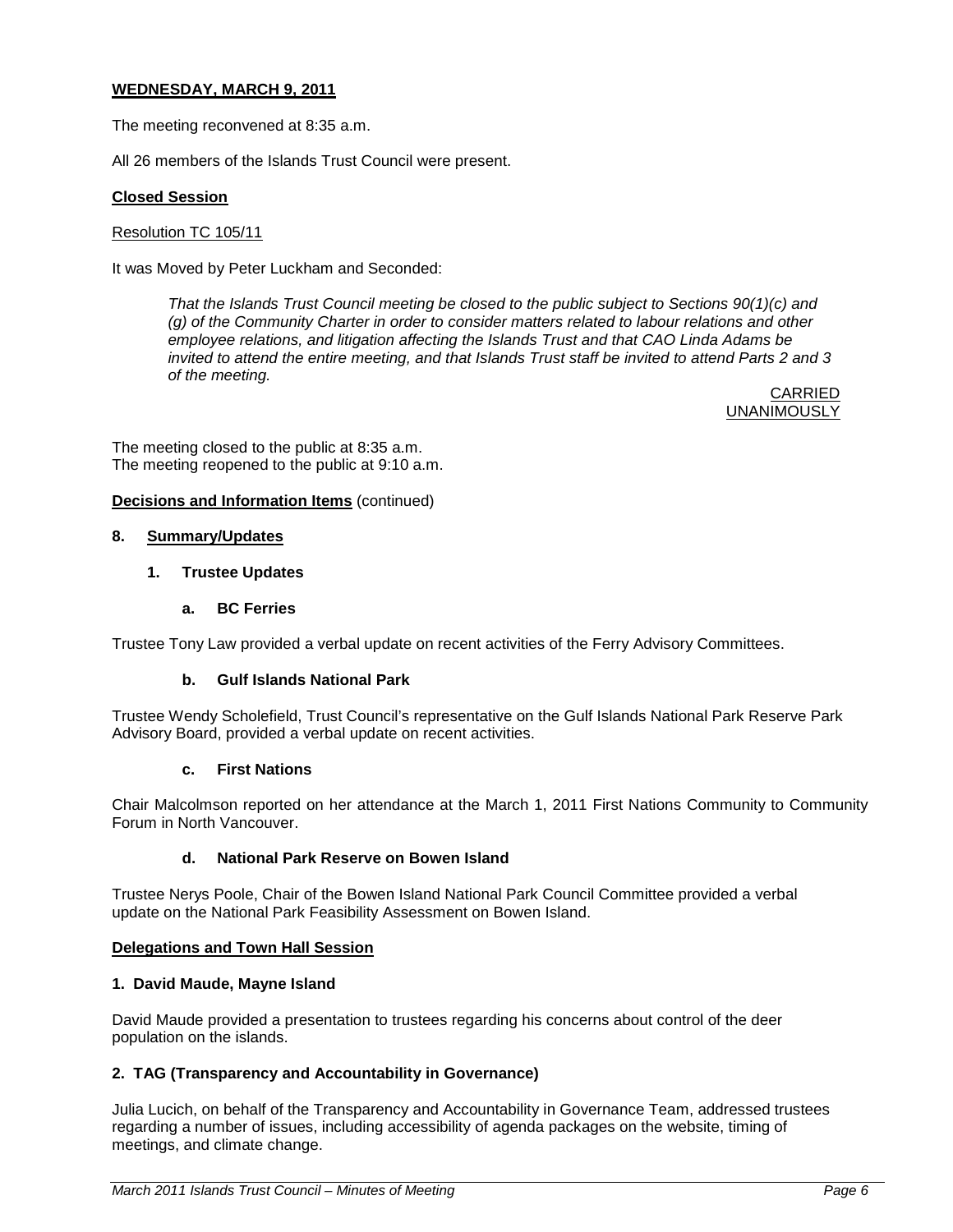# **3. SIPOA (Saturna Island Property Owners Association)**

Bernie Ziegler and Ron Hall addressed Council on behalf of the Saturna Island Property Owners Association regarding the proposed 2011-2012 budget.

### **4. Bruce Pendergast, Pender Island**

Bruce Pendergast provided his perspective on the issue of short term vacation rentals on North Pender Island.

### **5. Salt Spring Island Chamber of Commerce**

John Quesnel, Mike Best and Tim O'Connor addressed trustees on behalf of the Salt Spring Island Chamber of Commerce regarding the proposed 2011-2012 budget.

### **6. Galiano Trails Society**

On behalf of the Galiano Trails Society, Bowie Keefer provided a Power Point presentation on how hiking and trail networks can be extended on each island and be interconnected with foot passenger ferry links.

#### **7. BC Farmland Defense League**

Barbara Grimmer spoke to Trust Council members on behalf of the BC Farmland Defense League regarding agriculture in the Trust Area.

### **8. Mike Aston, Pender Island**

Mike Aston addressed trustees regarding the proposed 2011-2012 budget.

Town Hall speakers included Walter Forestbauer, Galiano Island; Sara Steil, Pender Island; and Olaf Knevezic, Galiano Island.

#### **2011/12 Budget**

Craig Elder outlined proposed amendments to the 2011/12 draft budget.

#### Resolution TC106/11

It was Moved by Trustee Alison Morse and Seconded:

*That the Islands Trust Council adopt the summary of management changes to the 2011/12 Islands Trust Budget, as presented.*

Since the 2011/12 budget recommendation was made by the Financial Planning Committee in February 2011, the Province notified Islands Trust that the rate charged for employee benefits would be reduced for 2011/12. This non-discretionary change resulted in a reduction of expenses of approximately \$70,000.

> CARRIED UNANIMOUSLY

#### Resolution TC107/11

It was Moved by Trustee Tony Law and Seconded:

*To remove the provision for Honouraria for attendance at Council Committee meetings from proposed Islands Trust Council Bylaw No. 142.*

The provision proposed paying \$250 per meeting to a Council Committee chair and \$150 per meeting to Council Committee members.

Trustees in favour of the motion felt that the lack of an honouraria would not affect the number of trustees participating on Council committees and that the ability to now participate in meetings electronically was a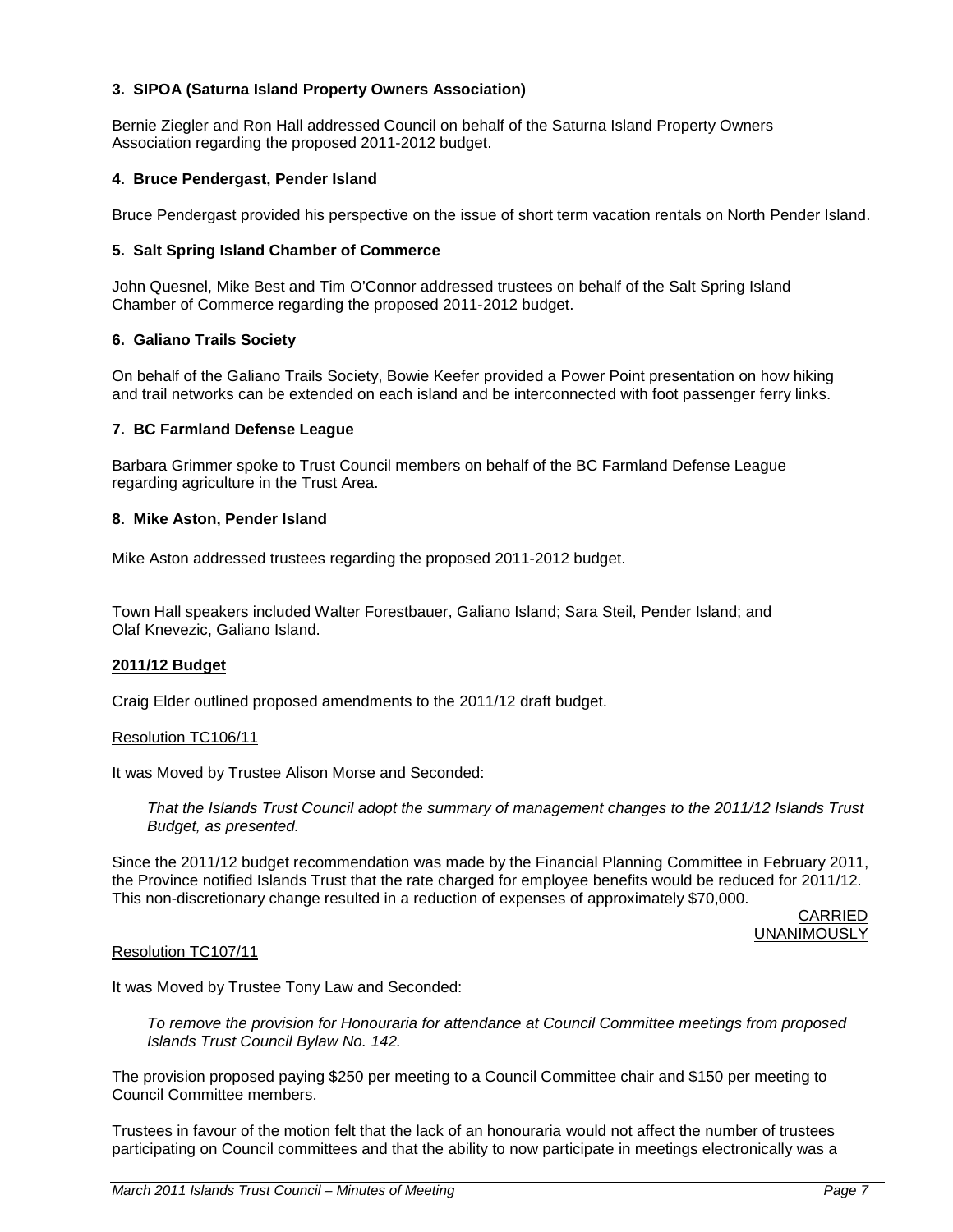viable alternative to attending meetings in person. Those supporting the provision felt that the time involved preparing and attending meetings warranted an honouraria.

On the Motion

IN FAVOUR – 15

Poole-Bowen; Bell-Denman; Graham-Denman; Ferens-Gabriola; Hunt-Hornby; Law-Hornby; Gobby-Lasqueti; Dodds-Mayne; Shew-Mayne; Ehring-Salt Spring; Johnstone-Saturna; Neff-Saturna; Greer-South Pender; Scholefield-South Pender; French-Thetis OPPOSED – 11 Morse-Bowen; Malcolmson-Gabriola; Clegg-Gambier; Hagedorn-Gambier; Decario-Galiano; Pottle-Galiano; Morrison-Lasqueti; Masselink-North Pender; Steeves-North Pender; Torgrimson-Salt Spring; Luckham-Thetis CARRIED

# **4. Organizational/Finance**

# **7. Trustee Remuneration Bylaw**

This bylaw is consistent with Trustee Remuneration Policy 7.2.i approved by Trust Council in December 2010. It provides a formula for calculation of trustee remuneration that would come into effect after the next local elections in November 2011.

Discussion ensued with trustees expressing both support and opposition for the proposed increases.

Those expressing support for the bylaw believed the increased remuneration levels are about redistributing and recognizing the impact of different levels of workloads on the larger islands. Others felt the increase was significant enough to provide an opportunity for individuals to give up other levels of gainful employment to consider running as a trustee in the next election.

Those opposed to the bylaw believed that remuneration increases were not warranted with the current economic conditions posed on communities. Others felt that serving as a trustee is an extension of community participation and that it was not the time to increase remuneration.

# Resolution TC 108/11

It was Moved by Trustee Alison Morse and Seconded.

*Islands Trust Council Bylaw 142, cited as the "Islands Trust Council Trustee Remuneration Bylaw, 2011-12" be Read a First Time.*

IN FAVOUR – 19 OPPOSED – 7 (Morse-Bowen; Ferens-Gabriola; Law-Hornby; Shew-Mayne; Dodds-Mayne; Johnstone-Saturna) CARRIED

Resolution TC 109/11

It was Moved by Trustee Jeanine Dodds and Seconded.

*That Islands Trust Council amend Schedule B of proposed Islands Trust Council Bylaw No. 142 so it reflects a 10% reduction in the LTC Total portion of the remuneration.*

Resolution TC 110/11

It was Moved by Trustee Peter Luckham and Seconded.

*To Table the Motion.*

CARRIED UNANIMOUSLY

The meeting recessed at 12:20 p.m. The meeting reconvened at 12:50 p.m.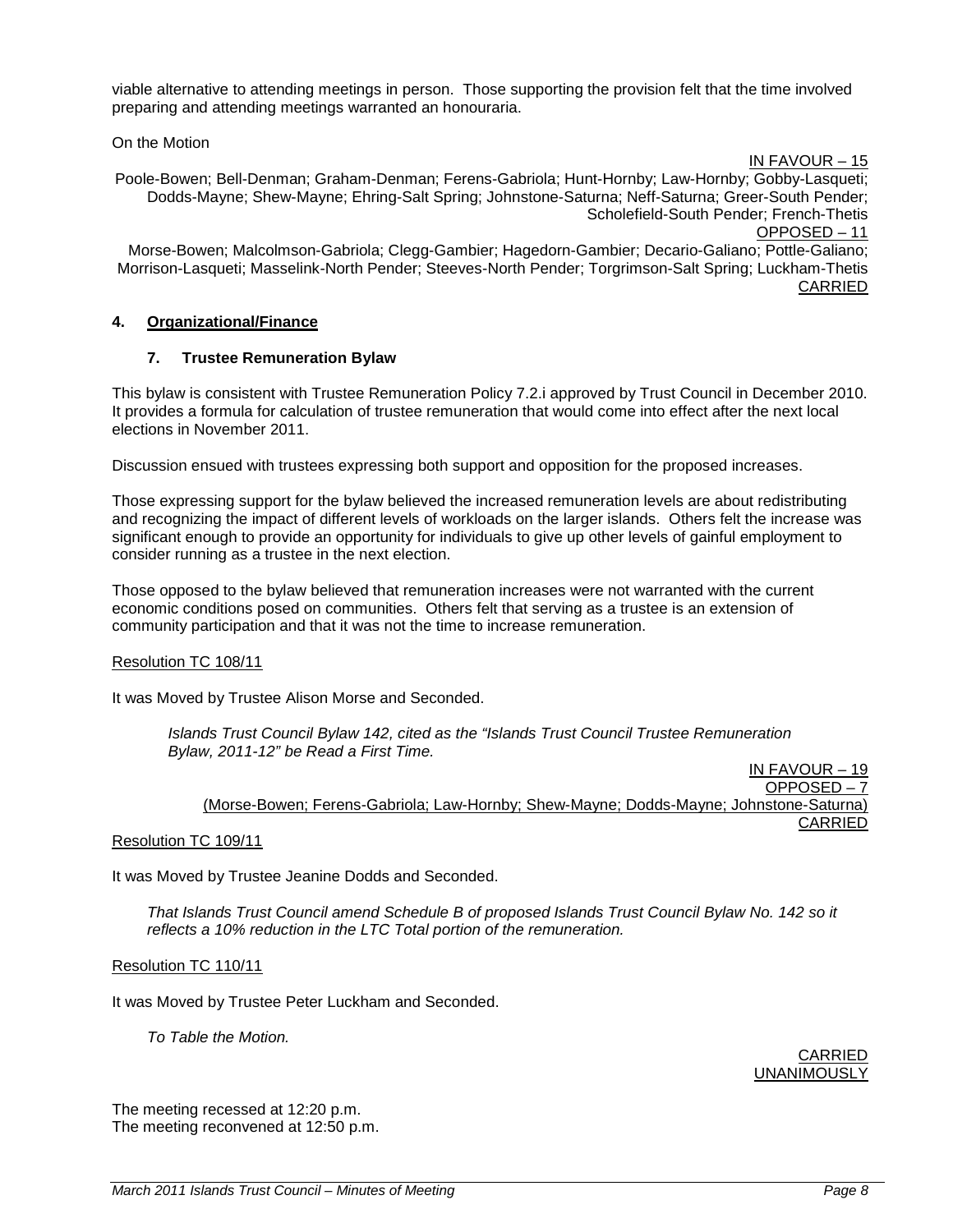# **Map IT Application Demonstration**

GIS Mapping Coordinator Mark Van Bakel provided trustees with an introduction to the Islands Trust's new online mapping project.

### **Decision and Info Items** (continued)

#### **4. Organizational/Finance**

### **7. Trustee Remuneration Bylaw** (continued)

#### Resolution TC 111/11

It was Moved by Trustee Louise Bell and Seconded.

*To Untable the Motion: That Islands Trust Council amend Schedule B of proposed Islands Trust Council Bylaw No. 142 so it reflects a 10% reduction in the LTC Total portion of the remuneration.*

Craig Elder presented approximate revised remuneration totals by island using the proposed 10% reduction.

Discussion ensued with some trustees feeling the reduction watered down the original intent to address the inequities of workload experienced by the larger islands and to attract a wider range of candidates for the next election.

On the Motion

IN FAVOUR – 10 (Morse-Bowen; Dodds-Mayne; Law-Hornby; Morrison-Lasqueti; Hagedorn-Gambier; Johnstone-Saturna; Graham- Denman; Malcolmson-Gabriola) OPPOSED – 16 (French-Thetis; Poole-Bowen; Gobby-Lasqueti; Pottle-Galiano; Decario-Galiano; Neff-Saturna; Shew-Mayne; Steeves-North Pender; Bell-Denman; Greer-South Pender; Scholefield-South Pender; Masselink-North Pender; Ehring-Salt Spring; Torgrimson-Salt Spring; Clegg-Gambier; Hunt-Hornby) MOTION FAILS

### Resolution TC 112/11

It was Moved by Trustee Alison Morse and Seconded.

*That Islands Trust Council Bylaw 142, cited as the "Islands Trust Council Trustee Remuneration Bylaw, 2011-12", as amended be Read a Second Time.*

IN FAVOUR – 21 OPPOSED – 5 (Ferens-Gabriola; Law-Hornby; Shew-Mayne; Dodds-Mayne; Johnstone-Saturna) CARRIED

### Resolution TC 113/11

It was Moved by Trustee Alison Morse and Seconded.

*That Islands Trust Council Bylaw 142, cited as the "Islands Trust Council Trustee Remuneration Bylaw, 2011-12" as amended be Read a Third Time.*

> IN FAVOUR – 23 OPPOSED – 3 (Ferens-Gabriola; Shew-Mayne; Dodds-Mayne) CARRIED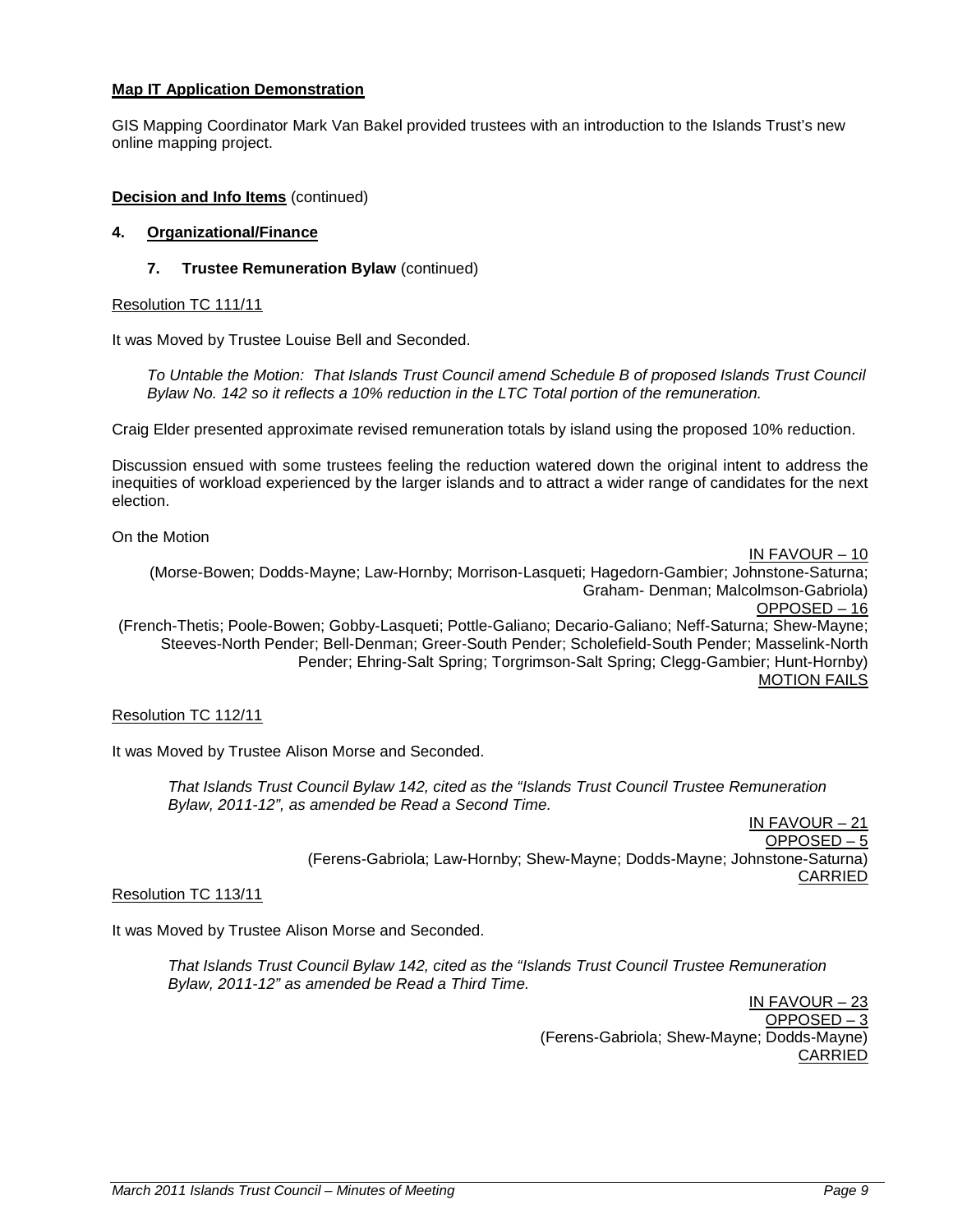### Resolution TC 114/11

It was Moved by Trustee Louise Bell and Seconded:

*That the Islands Trust Council establish a property tax increase of 1.5% in the 2011/12 budget, and recommend to the Financial Planning Committee that the resulting surplus be used to reduce property tax increases in the 2012/13 fiscal year.*

Trustees expressed discomfort borrowing money from taxpayers this upcoming fiscal to pay out for the following fiscal.

> IN FAVOUR – 2 (Malcolmson-Gabriola; Bell-Denman) OPPOSED – 24 MOTION FAILS

#### Resolution TC115/11

It was Moved by Trustee Peter Luckham and Seconded:

*That Islands Trust Council amend Schedule A of proposed Islands Trust Council Bylaw No. 142, as per the previous motions affecting the 2011/12 budget.*

CARRIED UANIMOUSLY

CARRIED UANIMOUSLY

CARRIED UANIMOUSLY

### **4. Organizational/Finance**

#### **7. Financial Plan Bylaw 2011-12**

The proposed budget for 2011-12 of \$6.85 million would represent a 1% property tax increase over the previous year. Island property owners would pay 64 cents more per \$100,000 of assessed property value, or \$2.87 more on a property assessed at \$450,000 as a result of the Islands Trust's budget decision.

# Resolution TC116/11

It was Moved by Trustee Alison Morse and Seconded:

*That Islands Trust Council Bylaw No. 143, cited as "Islands Trust Financial Plan Bylaw, 2011/2012" be Read a First Time.*

Resolution TC117/11

It was Moved by Trustee Alison Morse and Seconded:

*That Islands Trust Council Bylaw No. 143, cited as "Islands Trust Financial Plan Bylaw, 2011/2012" be Read a Second Time.*

Resolution TC118/11

It was Moved by Trustee Alison Morse and Seconded:

*That Islands Trust Council Bylaw No. 143, cited as "Islands Trust Financial Plan Bylaw, 2011/2012" be Read a Third Time.*

> CARRIED UANIMOUSLY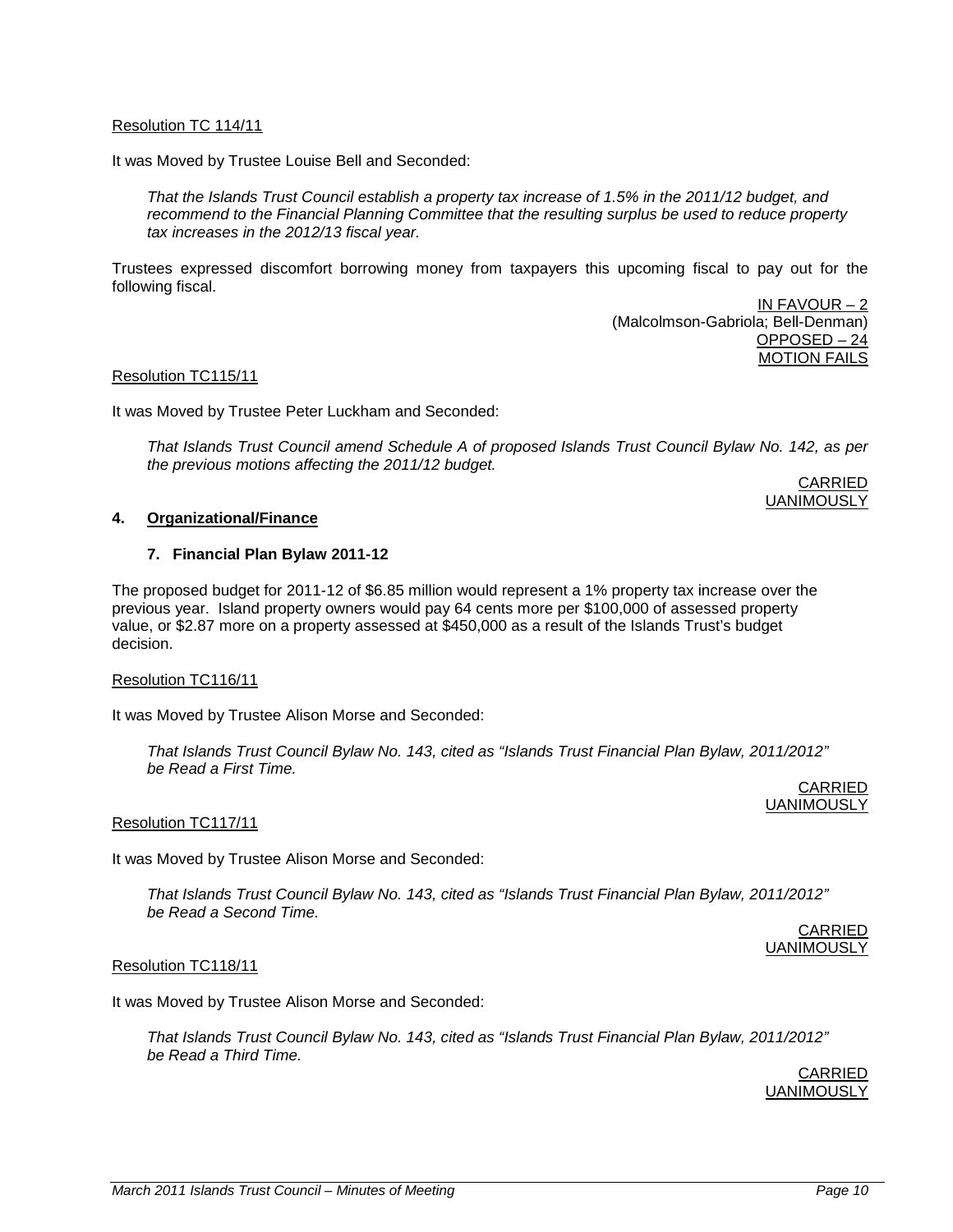### Resolution TC119/11

It was Moved by Trustee Alison Morse and Seconded:

*That Islands Trust Council Bylaw No. 143, cited as "Islands Trust Financial Plan Bylaw, 2011/2012" be forwarded to the Minister of Community, Sport and Cultural Development for approval consideration.* CARRIED

UANIMOUSLY

### **1. Financial Planning Committee Report**

By General Consent, the Financial Planning Committee Report was endorsed as presented. The top work program priorities as of March 2011 were: 1) Prepare the 2010/11 Budget; 2) Update the Financial Forecast to March 31, 2011; and 3) Development Application Fees Analysis (with Local Planning Committee).

# **2. Director of Administrative Services Report**

Provided for information.

# **3. December 31, 2010 Financial Statement and Report**

### Resolution TC 120/11

It was Moved by Trustee Alison Morse and Seconded:

*That Islands Trust Council approve the December 30, 2010 Quarterly Financial Report as presented.* CARRIED

UNANIMOUSLY

### **4. Financial Forecast to March 31, 2011 - Briefing**

A Briefing, detailing financial and Official Community Plan/Land Use Bylaw forecasts to March 31, 2011, based on expenditures to December 31, 2010, was provided for information.

### **5. Revenue Anticipation Borrowing Bylaw – RFD**

### Resolution TC 121/11

It was Moved by Trustee Alison Morse and Seconded:

*That Islands Trust Council Bylaw No. 141, cited as "Revenue Anticipation Borrowing Bylaw, 2011- 2012" be Read a First Time.*

> CARRIED **UNANIMOUSLY**

### Resolution TC 122/11

It was Moved by Trustee Alison Morse and Seconded:

*That Islands Trust Council Bylaw No. 141, cited as "Revenue Anticipation Borrowing Bylaw, 2011- 2012" be Read a Second Time.*

> CARRIED UNANIMOUSLY

### Resolution TC 123/11

It was Moved by Trustee Alison Morse and Seconded:

*That Islands Trust Council Bylaw No. 141, cited as "Revenue Anticipation Borrowing Bylaw, 2011- 2012" be Read a Third Time.*

> CARRIED UNANIMOUSLY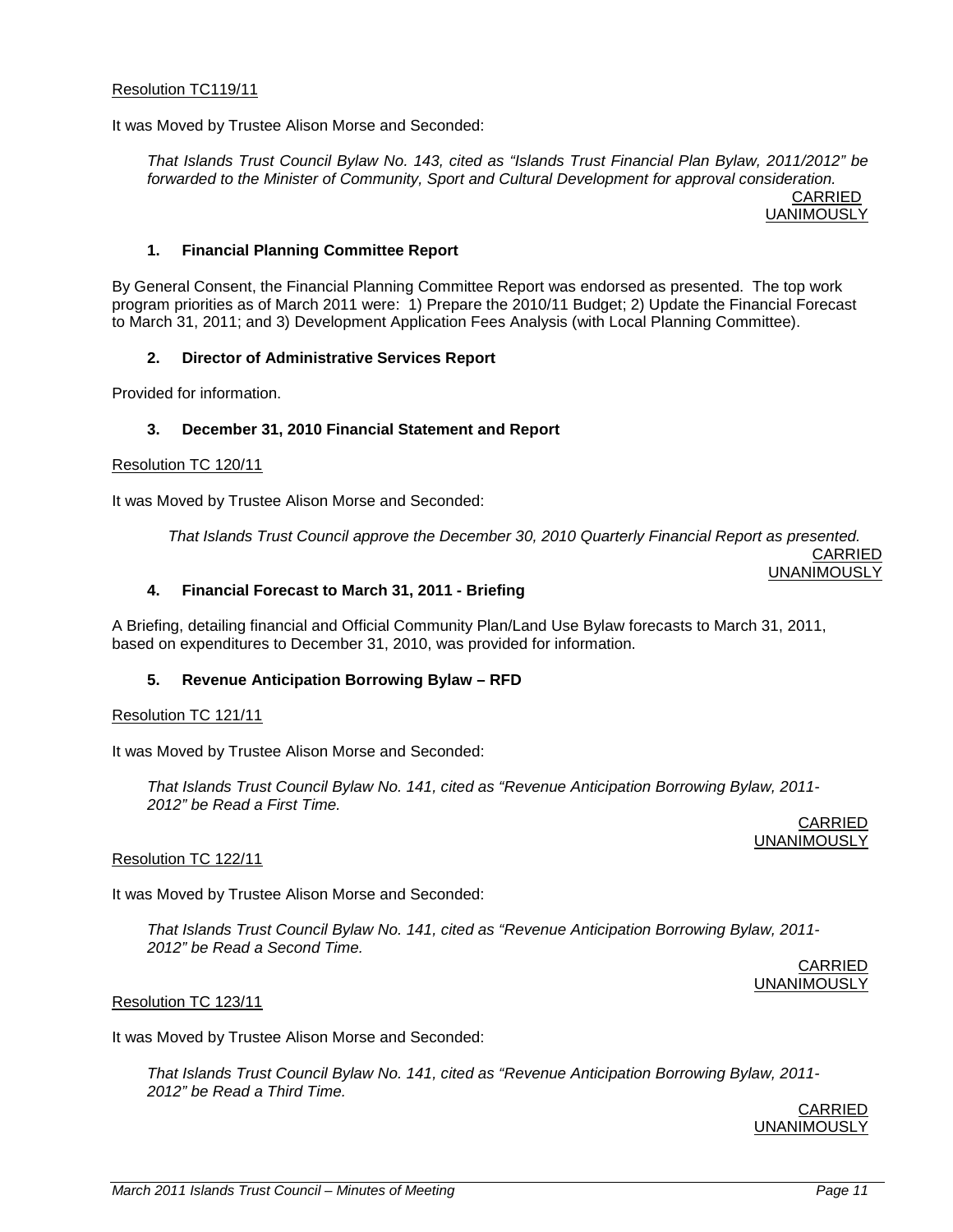### Resolution TC 124/11

It was Moved by Trustee Alison Morse and Seconded:

*That Islands Trust Council Bylaw No. 141, cited as "Revenue Anticipation Borrowing Bylaw, 2011- 2012" be forwarded to the Minister of Community, Sport and Cultural Development for approval consideration.*

CARRIED UNANIMOUSLY

### **5. Executive**

### **1. Executive Committee Report**

By General Consent, the Executive Committee Report was endorsed, as presented. The top work program priorities as of February 2011 were: 1) Strategic Planning; 2) Communications; and 3) Organizational Effectiveness.

# **2. Chief Administrative Officer's Report**

Provided for information.

### **3. Records Management Bylaw**

#### Resolution TC 125/11

It was Moved by Trustee Peter Luckham and Seconded:

*That Islands Trust Council Bylaw No. 144, cited as "Islands Trust Records Management Bylaw No. 144, 2011" be read a First time.*

Trust Council's adoption of a Records Management Bylaw will launch the transition to a new records management system that will meet the expected standards for local governments in British Columbia.

> CARRIED UNANIMOUSLY

### Resolution TC 126/11

It was Moved by Trustee Peter Luckham and Seconded:

*That Islands Trust Council Bylaw No. 144, cited as "Islands Trust Records Management Bylaw No. 144, 2011" be read a Second time.*

> CARRIED UNANIMOUSLY

### Resolution TC 127/11

It was Moved by Trustee Peter Luckham and Seconded:

*That Islands Trust Council Bylaw No. 144, cited as "Islands Trust Records Management Bylaw No. 144, 2011" be read a Third time.*

CARRIED UNANIMOUSLY

### **4. Oath of Office**

A Briefing addressing whether to consider changing the current oath of office before the 2011 election was provided for information.

### **5. 2008-2011 Islands Trust Strategic Plan**

A Briefing outlining the status of items identified in the 2008-2011 Strategic Plan was provided for information.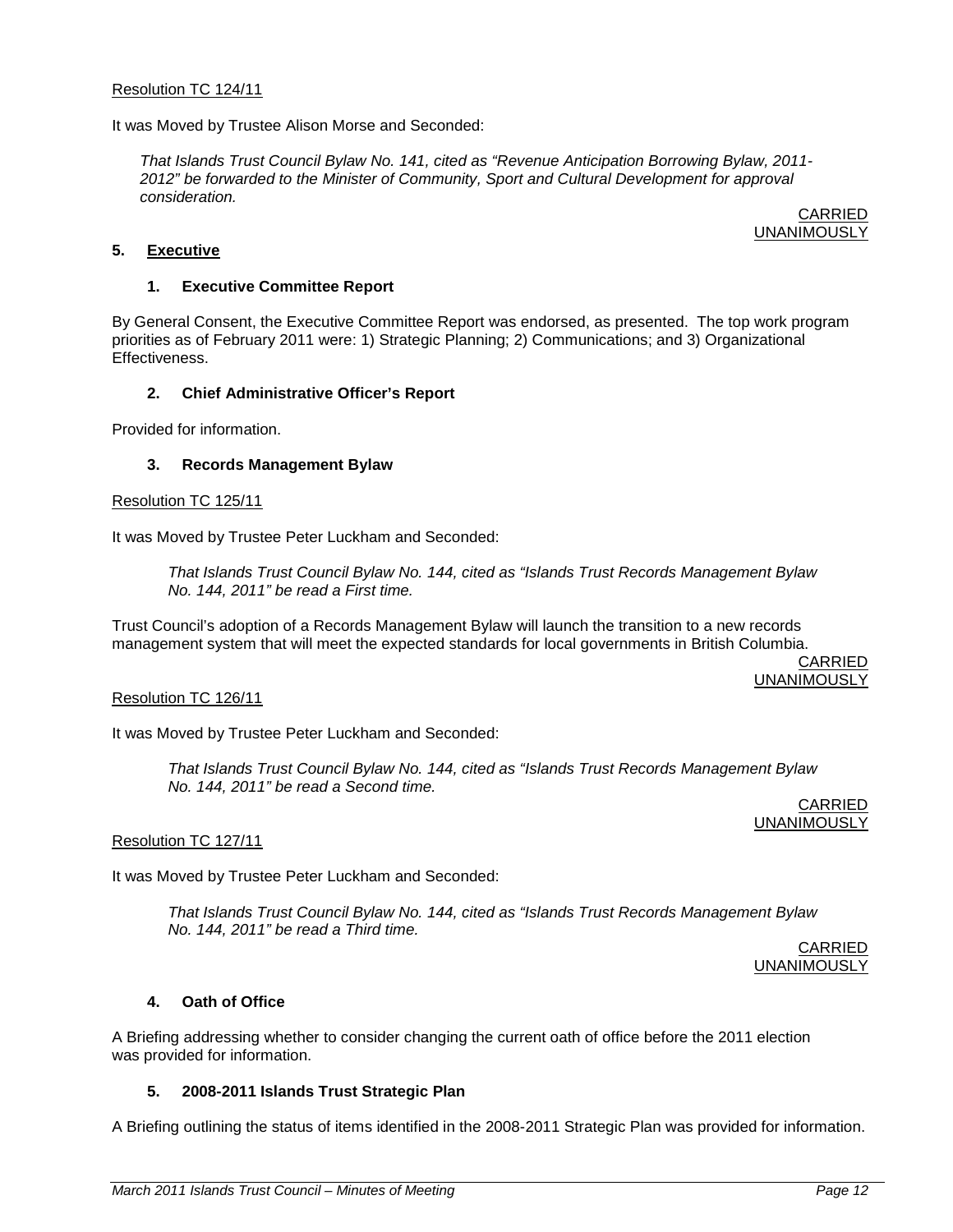# **6. 2008-2011 Islands Trust Strategic Plan**

An updated 2008-2011 Strategic Plan was presented, with amendments to activities, phases and success measures that reflect current progress and the 2011-2012 budget recommended by the Financial Planning Committee.

# Resolution TC 128/11

It was Moved by Trustee Christine Torgrimson and Seconded:

*That the Islands Trust Council retain in the 2008-11 Islands Trust Strategic Plan Goal 1, Objective 1.3, Strategy 1.3.6.3 with the following changes:*

- *Add LTCs to "who would work on it"*
- *Substitute "subject to grants funding" with "subject to budget (2011/12)"*
- *Substitute "not funded in proposed 2011/12 budget" with "in progress"*

CARRIED UNANIMOUSLY

### Resolution TC 129/11

It was Moved by Trustee Louise Bell and Seconded:

*That the Islands Trust Council endorse the activities, phases and success measures identified for 2011- 2012 in the document entitled "Islands Trust Council Strategic Plan 2008-2011 – Adopted September 2009, Updated March 9, 2011."*

CARRIED UNANIMOUSLY

# **6. Correspondence**

# **1. Gulf Islands Alliance re: Carbon Trading – Feb 28/11**

### Resolution TC 130/11

It was Moved by Trustee Louise Bell and Seconded:

*That the Islands Trust Council request the Executive Committee to respond to the February 28, 2011 letter from Gulf Islands Alliance, thanking them for their second letter on this subject; stating that although the subject of carbon offsets is currently attracting a lot of public interest, it is complex and requires careful study before Trust Council can adopt a position on the possible use of offsets in land use planning; and indicating the following:*

- *That achieving carbon neutrality across our organization is an objective for this term in the Islands Trusts 2008 – 2011 Strategic Plan and, to that end, we are currently planning to include a program on carbon offsets in the June 2011 Trust Council program*
- *That, as currently planned, Trust Council will also hear a presentation about the use of carbon offsets in land conservation, although the IT has no immediate plans for initiating this process in our conservation work as it is not an identified action in the current Strategic Plan,*
- *That the Denman Island trustees had no involvement in the process that used carbon credits to achieve the recent North Denman Lands/MOE development proposal, and*
- *That the Islands Trust has no authority to dictate or restrict the financing tools used by a landowner to finance land use proposals*

CARRIED UNANIMOUSLY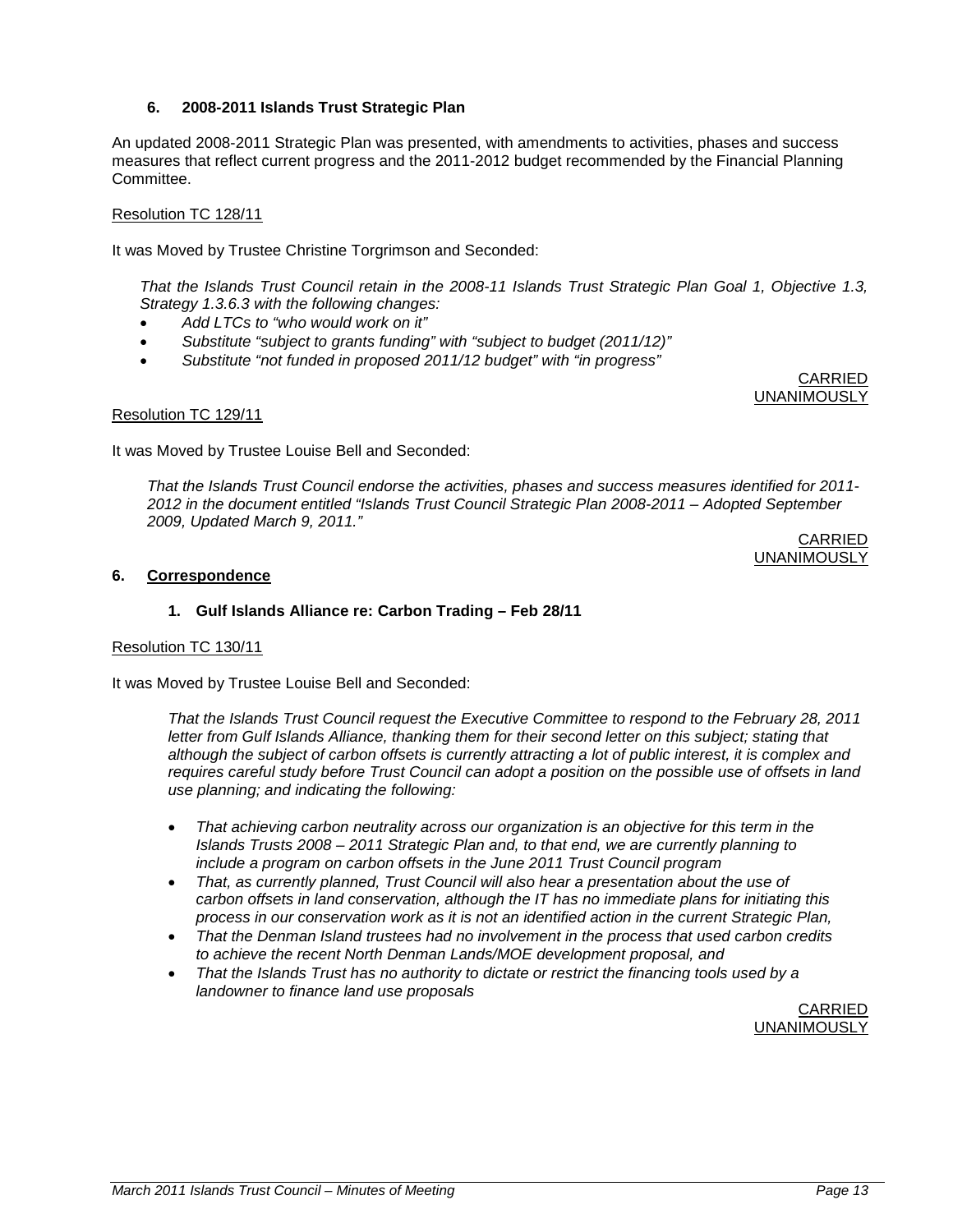# **7. New Business**

# **1. Garth Hendren re: Mail In Ballots** (Feb 28/11)

# Resolution TC 131/11

It was Moved by Trustee Peter Luckham and Seconded:

*That the Islands Trust Council directs the Executive Committee to respond to the February 28, 2011 letter from Director Garth Hendren of the Capital Regional District, regarding mail-in ballots.*

> CARRIED UNANIMOUSLY

# **8. Summary/Updates** (continued)

# **2. Priorities Chart**

By General Consent, the Priorities Chart dated February 2011 was endorsed as presented.

# **3. Trust Council – Plan for Continuous Learning 2008-11**

Provided for information.

# **4. Quarterly Trust Council Meetings Schedule**

By General Consent, the Quarterly Meeting Scheduled was endorsed as presented.

# **5. 2011 Calendar**

A calendar for March – June 2011, listing proposed Trust Council, Council committees, local trust committees and other meetings and activities of interest scheduled to date was provided for information.

# **6. Proposed June 2011 Trust Council Agenda Program**

A draft schedule for the June 14-16, 2011 Trust Council meeting to be held on Denman Island was provided for information.

# **7. Disposition of Delegations and Town Hall Requests**

By General Consent, the Islands Trust Council requested the Chair to write to the Delegation participants and to thank them for their submissions.

### **3. Local Planning Services** (continued)

# **5. Local Planning Services Time Tracking Report**

A time tracking report for Local Planning Services, including a summary of hours reported by planning region and unit category for November 2010 – February 2011, was provided for information.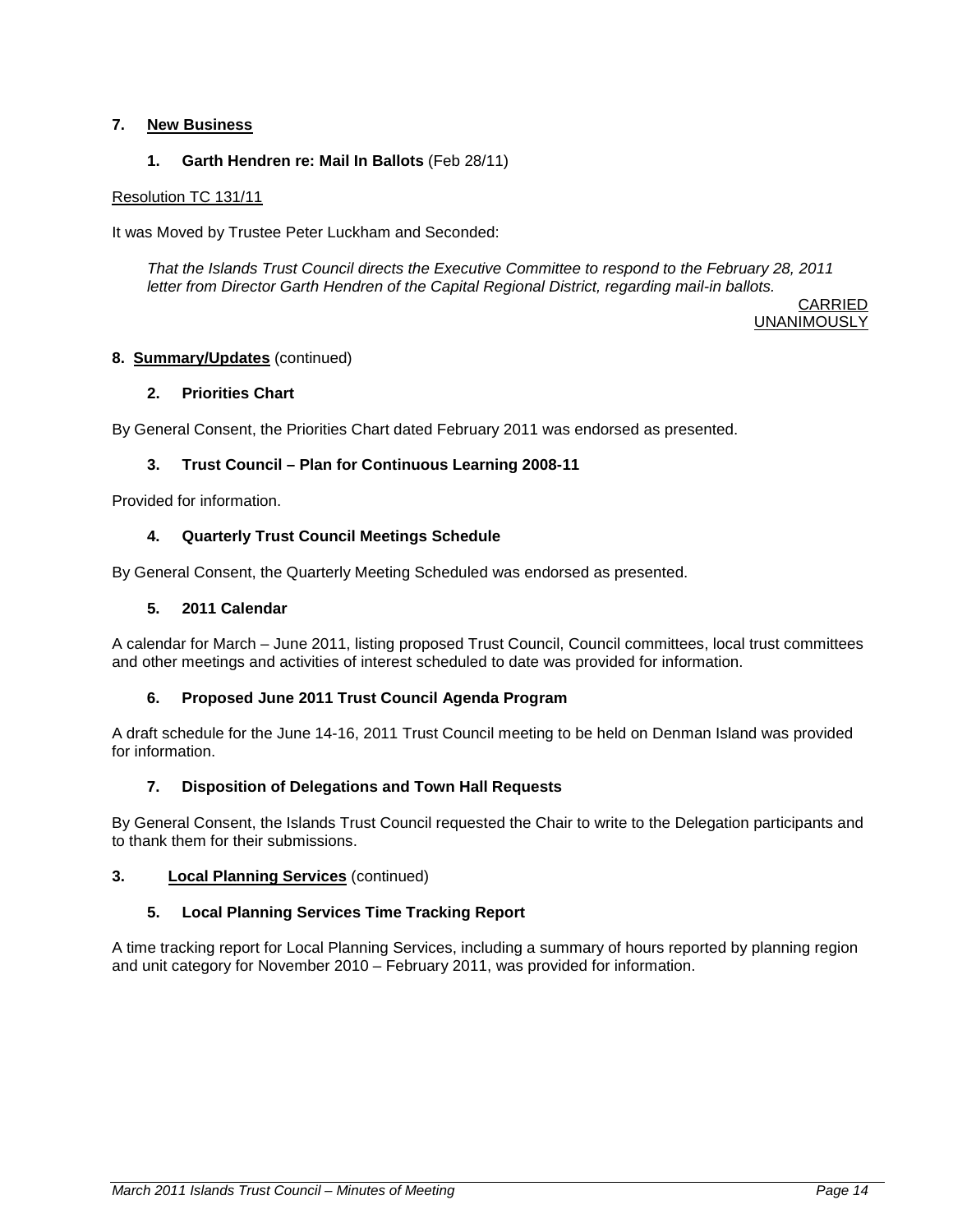# **6. Local Planning Committee Participation in Development Application Fee Analysis Project**

### Resolution TC 132/11

It was Moved by Trustee George Ehring and Seconded:

*That the Islands Trust Council establish a joint Task Force of the Financial Planning Committee and Local Planning Committee to conduct a review of development application fees and report to Trust Council about an appropriate rate of fees at the September 2011 Trust Council meeting; and delegate the development of the terms of reference for the Task Force to the Executive Committee.*

Should the Task Force recommend changes to application fees, each Local Trust Committee would need to consider whether it wished to amend its Fees Bylaw before fees would actually change.

CARRIED UNANIMOUSLY

# **7. Conservation Covenant Management**

#### Resolution TC 133/11

It was Moved by Trustee George Ehring and Seconded:

*That the Islands Trust Council endorse the program of using a rent charge to recover costs of monitoring conservation covenants for use by local trust committees; provide local trust committees with the covenant monitoring program briefing and advise them of the implications of committing to any monitoring requirements; and develop options for the monitoring of development permits as a separate analysis.*

This will provide for a procedure to monitor costs when new voluntary conservation covenants are negotiated by landowners in association with development applications. The procedure would not apply to existing covenants.

### Resolution TC 134/11

It was Moved by Trustee Nerys Poole and Seconded:

Amend the Motion as follows:

*That the Islands Trust Council endorse the program of using a rent charge to recover costs of monitoring conservation covenants for use by local trust committees where a conservation covenant is developed as part of an agreement related to a development approval; provide local trust committees with the covenant monitoring program briefing and advise them of the implications of committing to any monitoring requirements; and develop options for the monitoring of development permits as a separate analysis.*

On the amendment

CARRIED UNANIMOUSLY

On the Amended Motion

IN FAVOUR – 21 OPPOSED – 5 (Bell-Denman; Clegg-Gambier; Pottle-Galiano; Johnstone-Saturna; Scholefield-South Pender) CARRIED